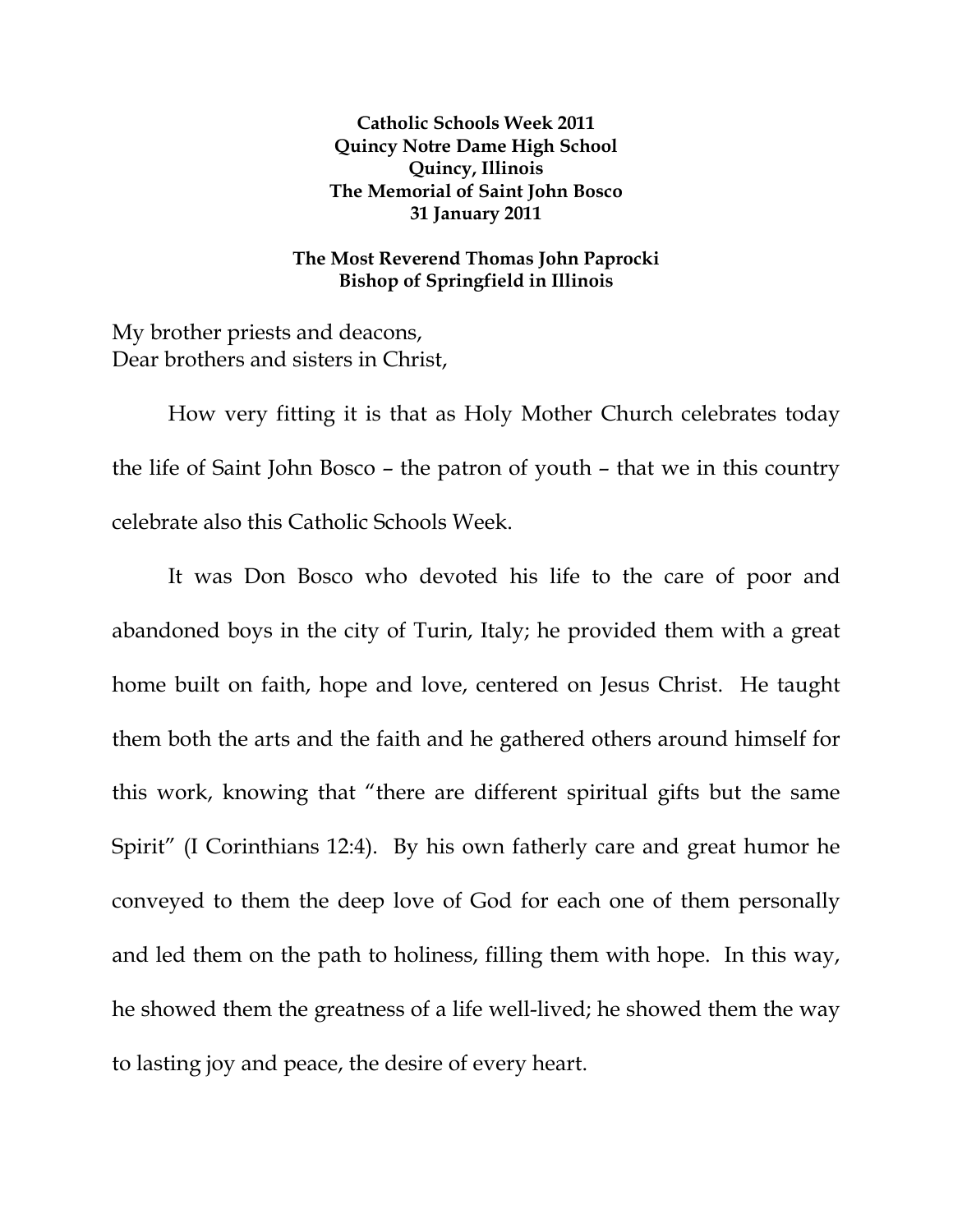This was his life's ambition, the goal of his tireless mission and enthusiastic love, to lead souls to God by uniting them into the one Body of Christ, the Church (cf. I Corinthians 12:12). Is this same goal not at the heart of every Catholic school? The task of every Catholic school is the education of our children in the arts and sciences, and above all – and this must not be forgotten - an education in the faith of the Church. Through an education in the Christian faith and of the world, we seek to form our students to use well the talents and gifts they have been given by God to found as "good and faithful servant[s]" of God and good citizens (Matthew 25:21).

 Saint John Bosco, the great teacher and father to the young once said, "I have always labored lovingly for them [his boys]." With these words he provides an excellent model for all who have responsibility for young people; we must always work for them with the love of Jesus Christ always in our hearts. It is to his example that we – students, teachers, parents and volunteers – must look if we truly long to make of our Catholic schools an "A+ for America."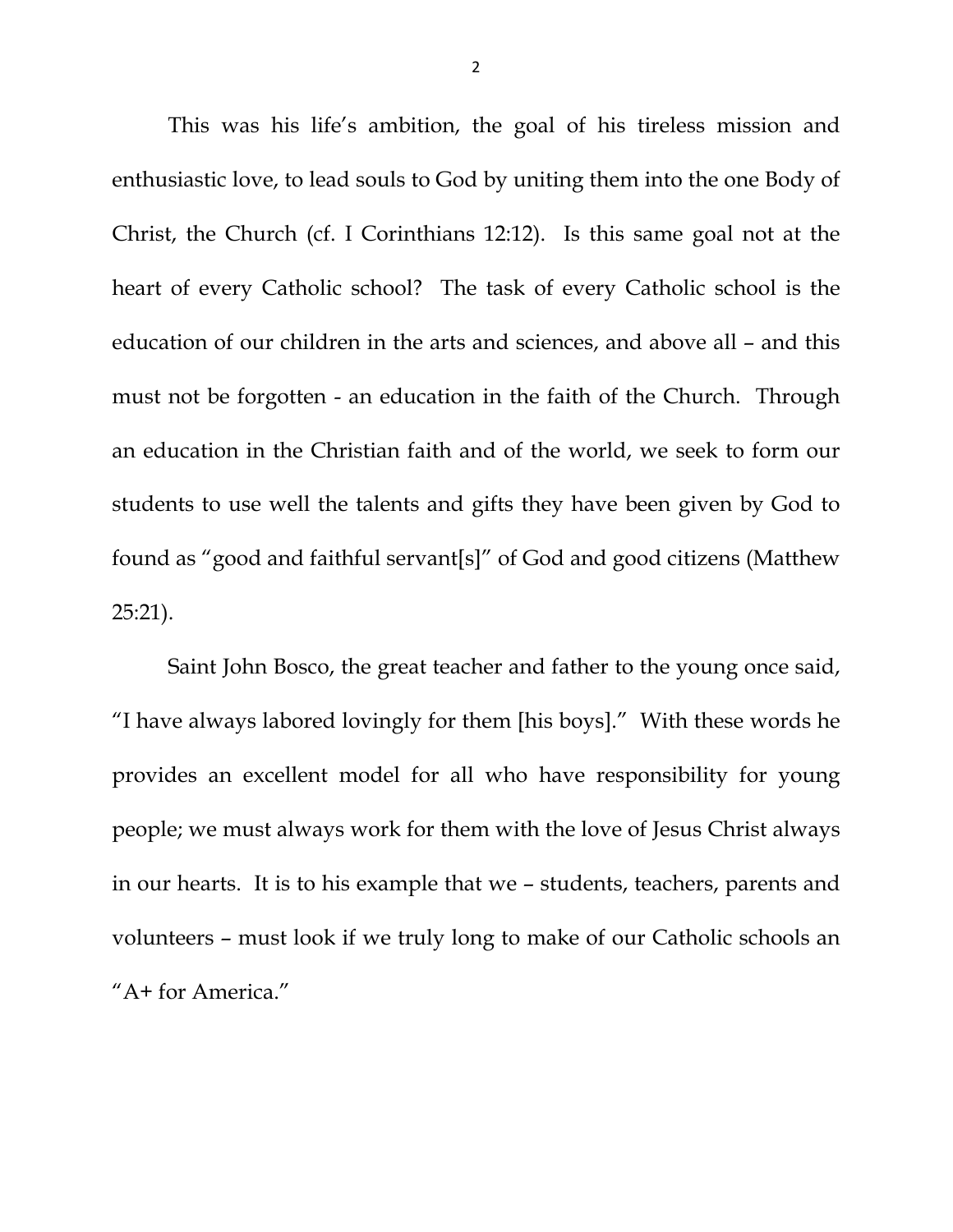To you, dear children and young people, the holy priest St. John Bosco gives this advice: "Be cheerful, but let your cheerfulness be genuine, stemming from a conscience free from sin."

 The joy and enthusiasm of youth is no secret and even those who have grown old recall it with fondness, often desiring it again. Do not lose this joy! Do not let it be stifled, but let it come to perfection in Jesus Christ!

 There are many voices telling you where you will find the fulfillment of this joy, where you will find the happiness you desire deep within. Some of these voices are true, but many of them are false and promise you what they cannot give.

 Before you listen to these voices look first to see if the one who speaks is truly happy; be certain the voice is authentic. I am here to tell you, with great conviction, that the happiness you seek has a name and a face; the happiness you seek is Jesus Christ!

 Look to him and stay close to him always. Speak with him in your prayer; learn from him in the Sacred Scriptures; encounter him in the Sacraments. He will never abandon you or lead you astray; rather, he will always say to you, "Come, share your master's joy" (Matthew 25:23)!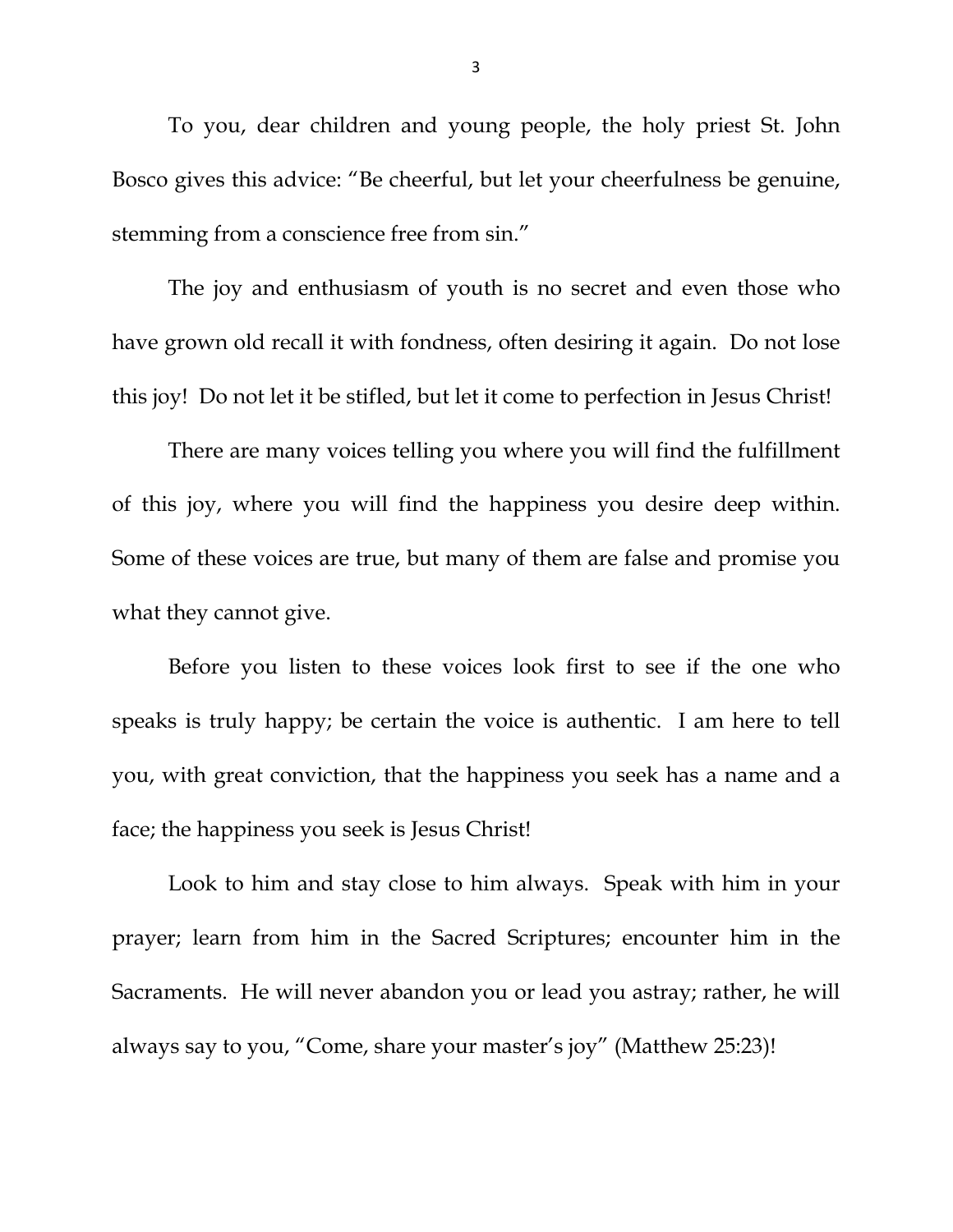To you, dear parents, the Apostle to the Young St. John Bosco addresses these words: "Raise your children with great care in the holy fear of God, because on this depends their health and blessings for your house."

 When you presented your sons and daughters to the Church and requested the gift of Baptism for them, you pledged to be the first teachers of your children in the ways of faith and the Church prayed that you would be the best of teachers.

 I urge you to renew this promise and make it the guiding principle behind the way you raise your children. Consider these powerful words John Bosco spoke once to a group of children:

Unfortunately, parents are not always good counselors because they are not always guided by what is best for their son's spiritual welfare, but by worldly considerations... But if your parents live their faith, they are your best counselors because they know you intimately and their advice can be naught but good and well-founded.

Always be guided by what is best: eternal life with God! By your example and teaching, show your children how to follow faithfully after Jesus Christ; to do so, you must first strive to follow Christ before all else.

 To you, dear teachers, your exemplar St. John Bosco gives this admonition and reminder: "The teacher who is seen only in the classroom and nowhere else, is a teacher and nothing more; but let him go with his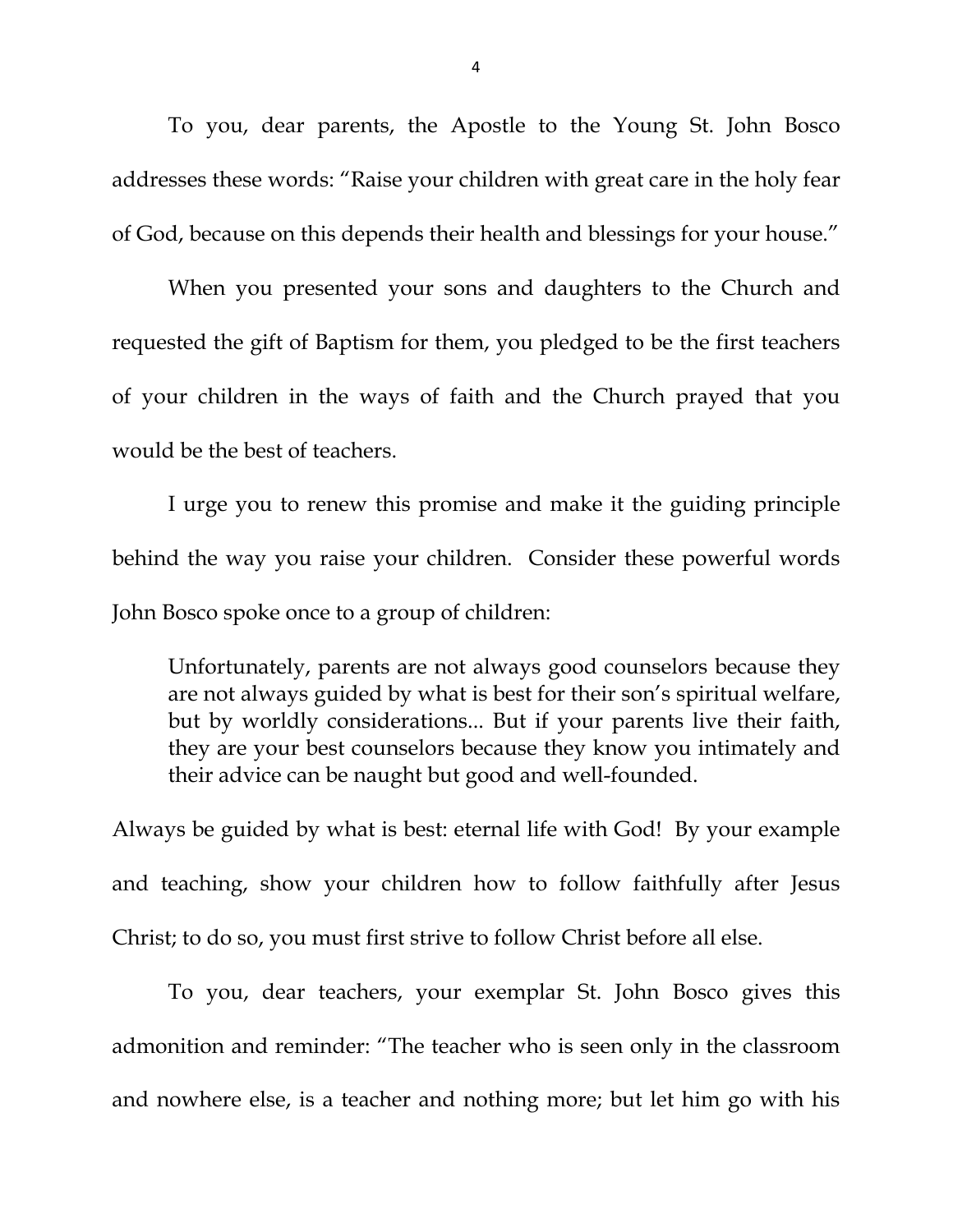boys to recreation and he becomes a brother." [Add personal experiences as goalie coach for Sacred Heart-Griffin High School Hockey Club.] If you share in the joys and interests of your students they will know that you love them and will then better learn from you. Do not seek to be simply a teacher, but seek to be a fellow disciple of the Lord, a mentor and a guide to the young.

 Before you, my brother priests, the example of Saint John Bosco shines like a great light illuminating the path of authentic ministry to the young souls entrusted to your care. Love these children as your own sons and daughters, thinking always of their true good. Look always to Don Bosco and learn well from him, that you may lead your spiritual children ever closer to Jesus Christ. Let his words spoken near his death be yours: "Tell the boys that I shall be waiting for them all in Paradise."

 Dear friends, if each of us follows these profound words of Saint John Bosco the theme for this Catholic Schools Week will be realized and our schools will truly be an "A+ for America." The character of a society is only as good as the character of its individuals. Let each of us, then, seek to imitate Christ by being faithful in matters both small and great (cf. Matthew 25:21).